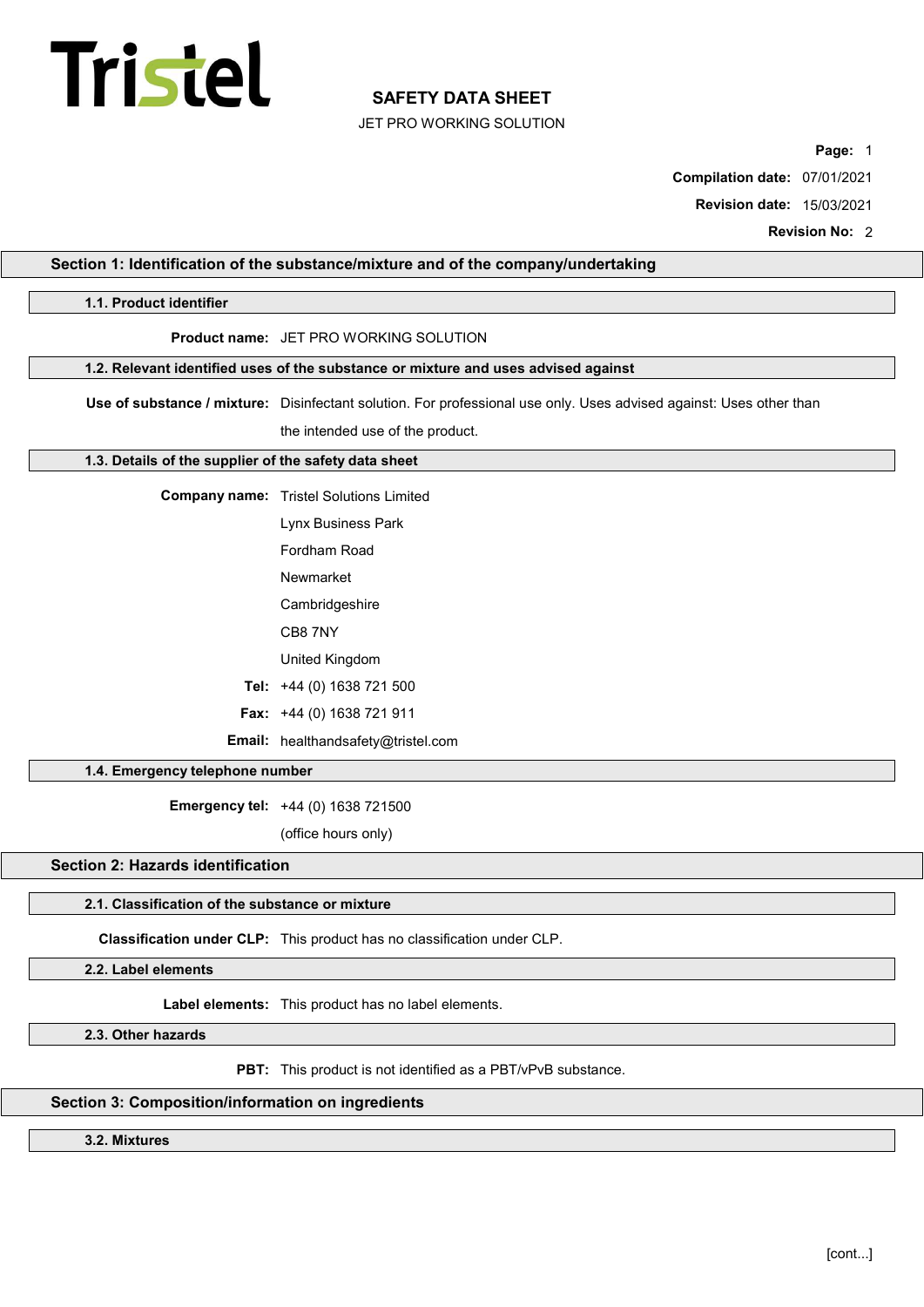#### JET PRO WORKING SOLUTION

Page: 2

#### Non-classified ingredients:

#### CHLORINE DIOXIDE

| <b>EINECS</b> | CAS        | PBT / WEL                | <b>CLP Classification</b>          | Percent |
|---------------|------------|--------------------------|------------------------------------|---------|
| 233-162-8     | 10049-04-4 | $\overline{\phantom{0}}$ | Acute Tox. 3: H301; Skin Corr. 1B: | <1%     |
|               |            |                          | H314; Aquatic Acute 1: H400        |         |

#### Section 4: First aid measures

4.1. Description of first aid measures

Skin contact: Wash immediately with plenty of soap and water.

Eye contact: Bathe the eye with running water for 15 minutes.

Ingestion: Wash out mouth with water.

Inhalation: Move to fresh air in case of accidental inhalation of vapours.

#### 4.2. Most important symptoms and effects, both acute and delayed

Skin contact: There may be mild irritation at the site of contact.

Eye contact: There may be irritation and redness.

Ingestion: There may be irritation of the throat.

Inhalation: There may be irritation of the throat with a feeling of tightness in the chest.

#### 4.3. Indication of any immediate medical attention and special treatment needed

Immediate / special treatment: Not applicable.

## Section 5: Fire-fighting measures

5.1. Extinguishing media

Extinguishing media: Suitable extinguishing media for the surrounding fire should be used. Use water spray

to cool containers.

#### 5.2. Special hazards arising from the substance or mixture

Exposure hazards: In combustion emits toxic fumes.

5.3. Advice for fire-fighters

Advice for fire-fighters: Wear self-contained breathing apparatus. Wear protective clothing to prevent contact

with skin and eyes.

#### Section 6: Accidental release measures

#### 6.1. Personal precautions, protective equipment and emergency procedures

Personal precautions: Refer to section 8 of SDS for personal protection details. Turn leaking containers leak-

side up to prevent the escape of liquid.

#### 6.2. Environmental precautions

Environmental precautions: Do not discharge into drains or rivers. Contain the spillage using bunding.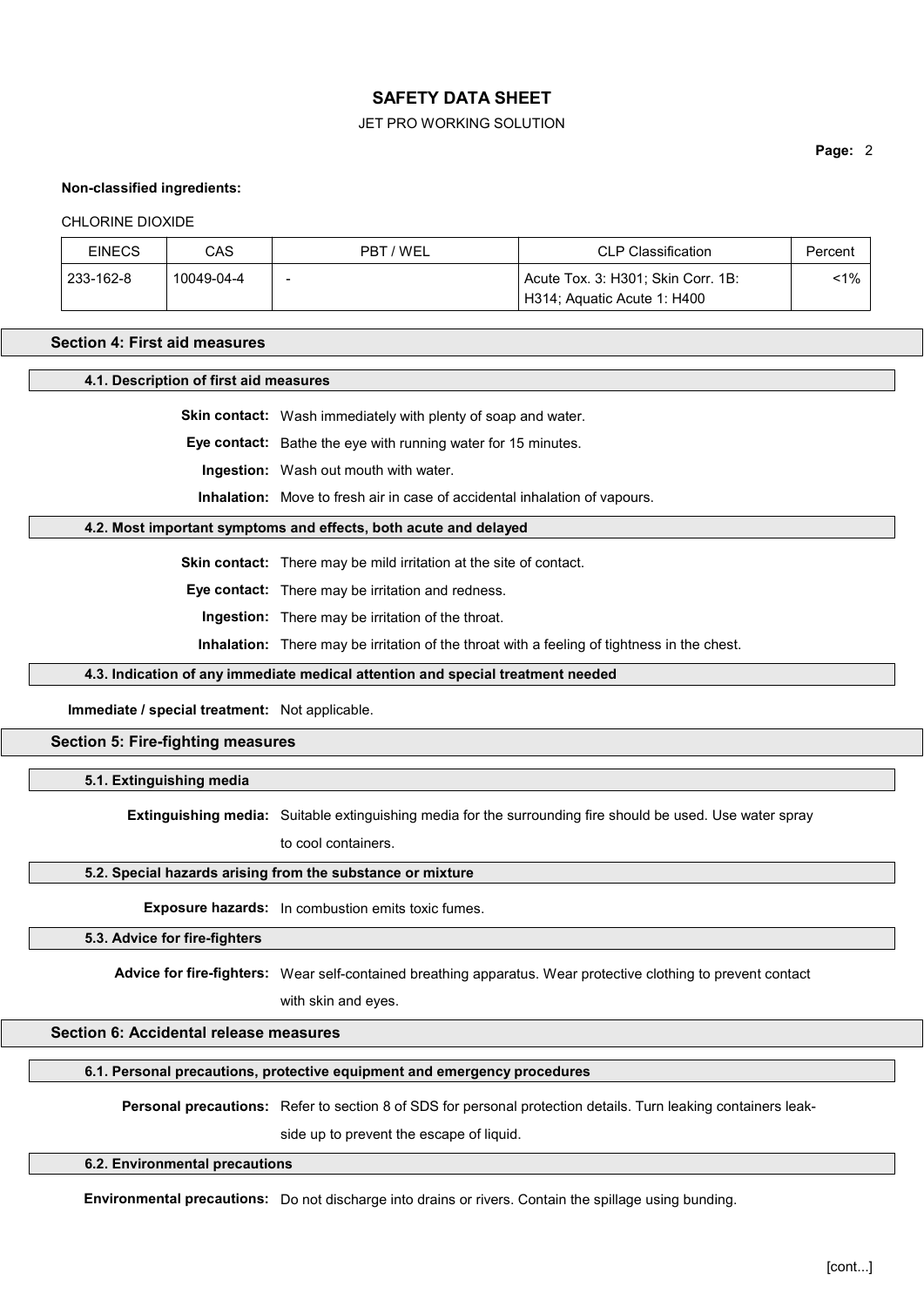#### JET PRO WORKING SOLUTION

#### 6.3. Methods and material for containment and cleaning up

Clean-up procedures: Absorb into dry earth or sand. Transfer to a closable, labelled salvage container for

disposal by an appropriate method.

#### 6.4. Reference to other sections

Reference to other sections: Refer to section 8 of SDS. Refer to section 13 of SDS.

#### Section 7: Handling and storage

7.1. Precautions for safe handling

Handling requirements: Avoid direct contact with the substance. Ensure there is sufficient ventilation of the area.

Avoid the formation or spread of mists in the air.

#### 7.2. Conditions for safe storage, including any incompatibilities

Storage conditions: Store in a cool, well ventilated area. Keep container tightly closed.

7.3. Specific end use(s)

Specific end use(s): Disinfectant Solution. For professional use only.

#### Section 8: Exposure controls/personal protection

#### 8.1. Control parameters

#### Workplace exposure limits: Workplace exposure limits:

|       | _____      |              |                          |                          |
|-------|------------|--------------|--------------------------|--------------------------|
| State | } hour TWA | 15 min. STEL | 8 hour TWA               | 15 min. STEL             |
| EU    | $0.1$ ppm  | .3ppm        | $\overline{\phantom{a}}$ | $\overline{\phantom{0}}$ |

#### DNEL/PNEC Values

DNEL / PNEC No data available.

#### 8.2. Exposure controls

Engineering measures: Ensure there is sufficient ventilation of the area.

Respiratory protection: Respiratory protection not required.

Hand protection: Avoid contact with skin.

Eye protection: Avoid contact with eyes.

Skin protection: Avoid contact with skin.

## Section 9: Physical and chemical properties

#### 9.1. Information on basic physical and chemical properties

| State: | Liquid |  |
|--------|--------|--|
|        |        |  |

Odour: Characteristic odour

Evaporation rate: No data available.

Oxidising: No data available.

Solubility in water: No data available.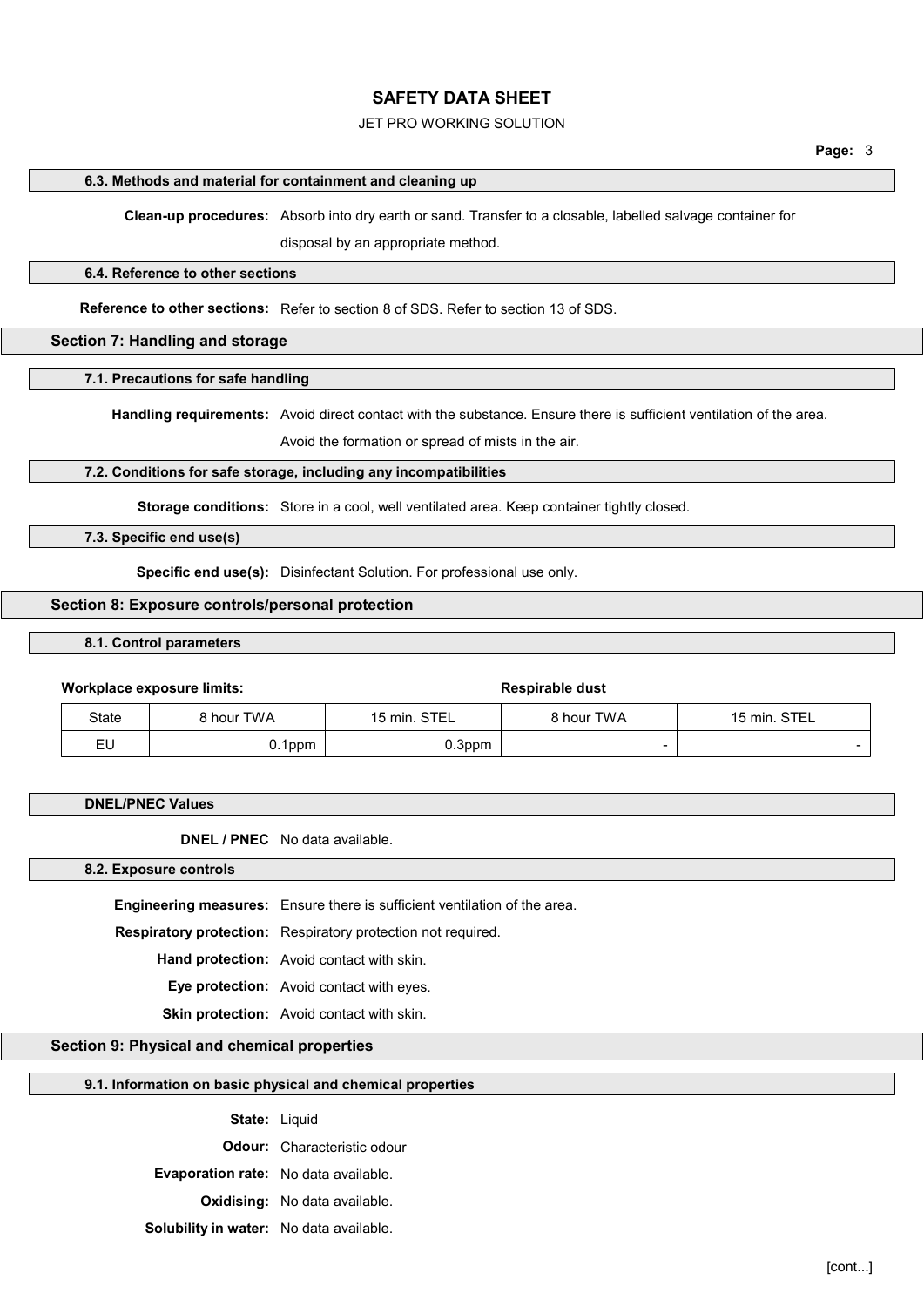#### JET PRO WORKING SOLUTION

#### Page: 4

|                                                         | <b>Viscosity:</b> No data available.        |                                                        |                                  |
|---------------------------------------------------------|---------------------------------------------|--------------------------------------------------------|----------------------------------|
| Boiling point/range°C: No data available.               |                                             | Melting point/range°C: No data available.              |                                  |
| <b>Flammability limits %: lower:</b> No data available. |                                             |                                                        | <b>upper:</b> No data available. |
|                                                         | <b>Flash point C:</b> No data available.    | <b>Part.coeff. n-octanol/water:</b> No data available. |                                  |
| Autoflammability <sup>°</sup> C: No data available.     |                                             | Vapour pressure: No data available.                    |                                  |
|                                                         | <b>Relative density:</b> No data available. |                                                        | $pH: 3.50-5.50$                  |
|                                                         | <b>VOC g/l:</b> No data available.          |                                                        |                                  |

9.2. Other information

Other information: No data available.

#### Section 10: Stability and reactivity

10.1. Reactivity

Reactivity: Stable under recommended transport or storage conditions.

10.2. Chemical stability

Chemical stability: Stable under normal conditions.

#### 10.3. Possibility of hazardous reactions

Hazardous reactions: Hazardous reactions will not occur under normal transport or storage conditions.

Decomposition may occur on exposure to conditions or materials listed below.

#### 10.4. Conditions to avoid

Conditions to avoid: Heat.

10.5. Incompatible materials

Materials to avoid: Strong oxidising agents. Strong acids.

#### 10.6. Hazardous decomposition products

Haz. decomp. products: In combustion emits toxic fumes.

#### Section 11: Toxicological information

11.1. Information on toxicological effects

#### Non-classified ingredients:

#### CHLORINE DIOXIDE...100%

Toxicity values: No data available.

Symptoms / routes of exposure

Skin contact: There may be mild irritation at the site of contact.

Eye contact: There may be irritation and redness.

Ingestion: There may be irritation of the throat.

Inhalation: There may be irritation of the throat with a feeling of tightness in the chest.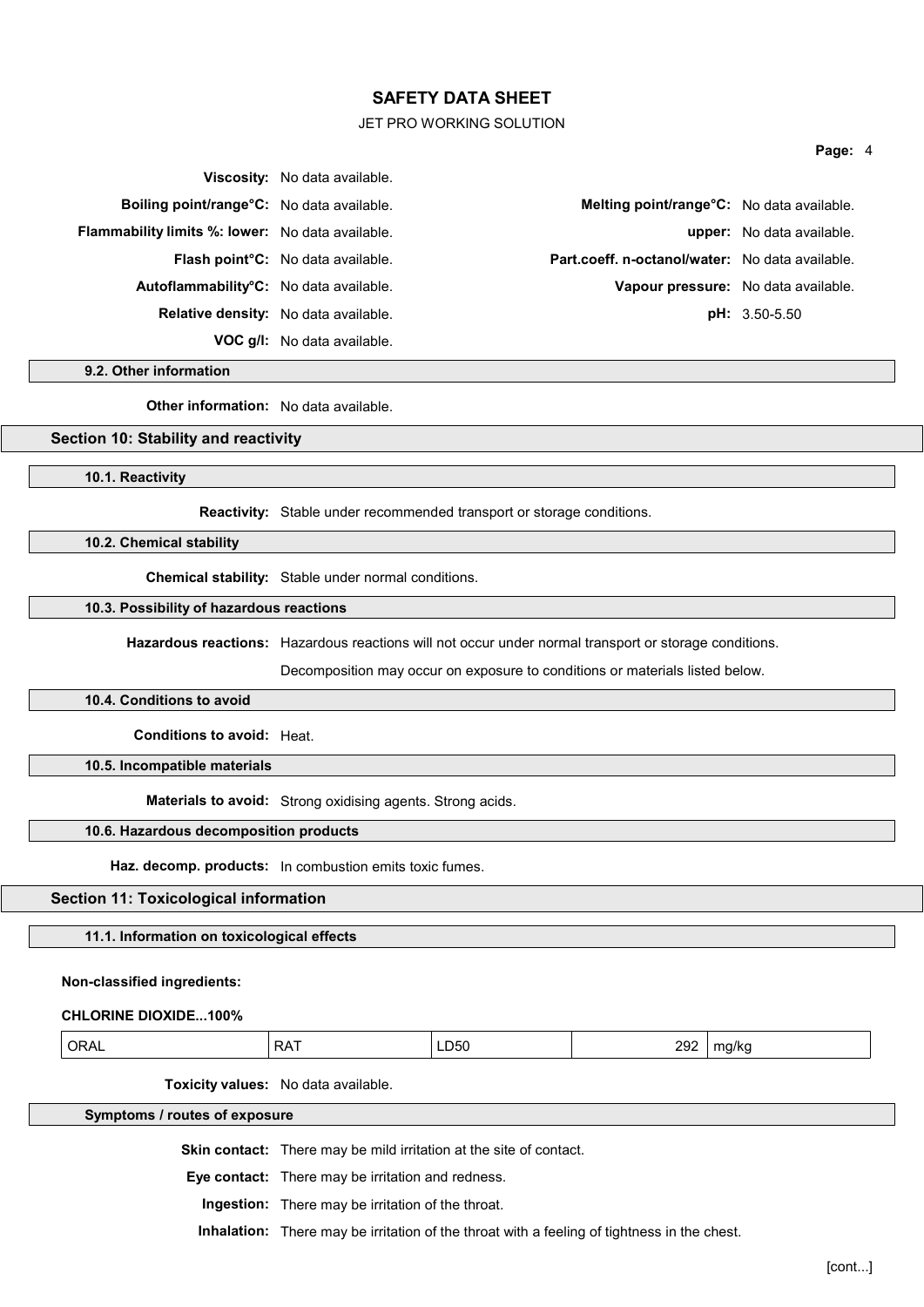#### JET PRO WORKING SOLUTION

Page: 5

#### Section 12: Ecological information

12.1. Toxicity

Ecotoxicity values: No data available.

#### 12.2. Persistence and degradability

Persistence and degradability: No data available.

12.3. Bioaccumulative potential

Bioaccumulative potential: No data available.

12.4. Mobility in soil

Mobility: Readily absorbed into soil. Not classified as environmentally hazardous.

#### 12.5. Results of PBT and vPvB assessment

PBT identification: This product is not identified as a PBT/vPvB substance.

12.6. Other adverse effects

Other adverse effects: Negligible ecotoxicity.

#### Section 13: Disposal considerations

13.1. Waste treatment methods

NB: The user's attention is drawn to the possible existence of regional or national

regulations regarding disposal.

#### Section 14: Transport information

14.1. UN number

UN number: Not applicable

#### 14.2. UN proper shipping name

Shipping name: NOT CLASSIFIED AS DANGEROUS IN THE MEANING OF TRANSPORT REGULATIONS.

14.3. Transport hazard class(es)

Transport class: Not applicable

14.4. Packing group

Packing group: Not applicable

14.5. Environmental hazards

Environmentally hazardous: No and a series of the Marine pollutant: No and Marine pollutant: No

14.6. Special precautions for user

Special precautions: No special precautions.

Tunnel code: Not applicable

Transport category: Not applicable

IMDG seg. group: NOT APPLICABLE